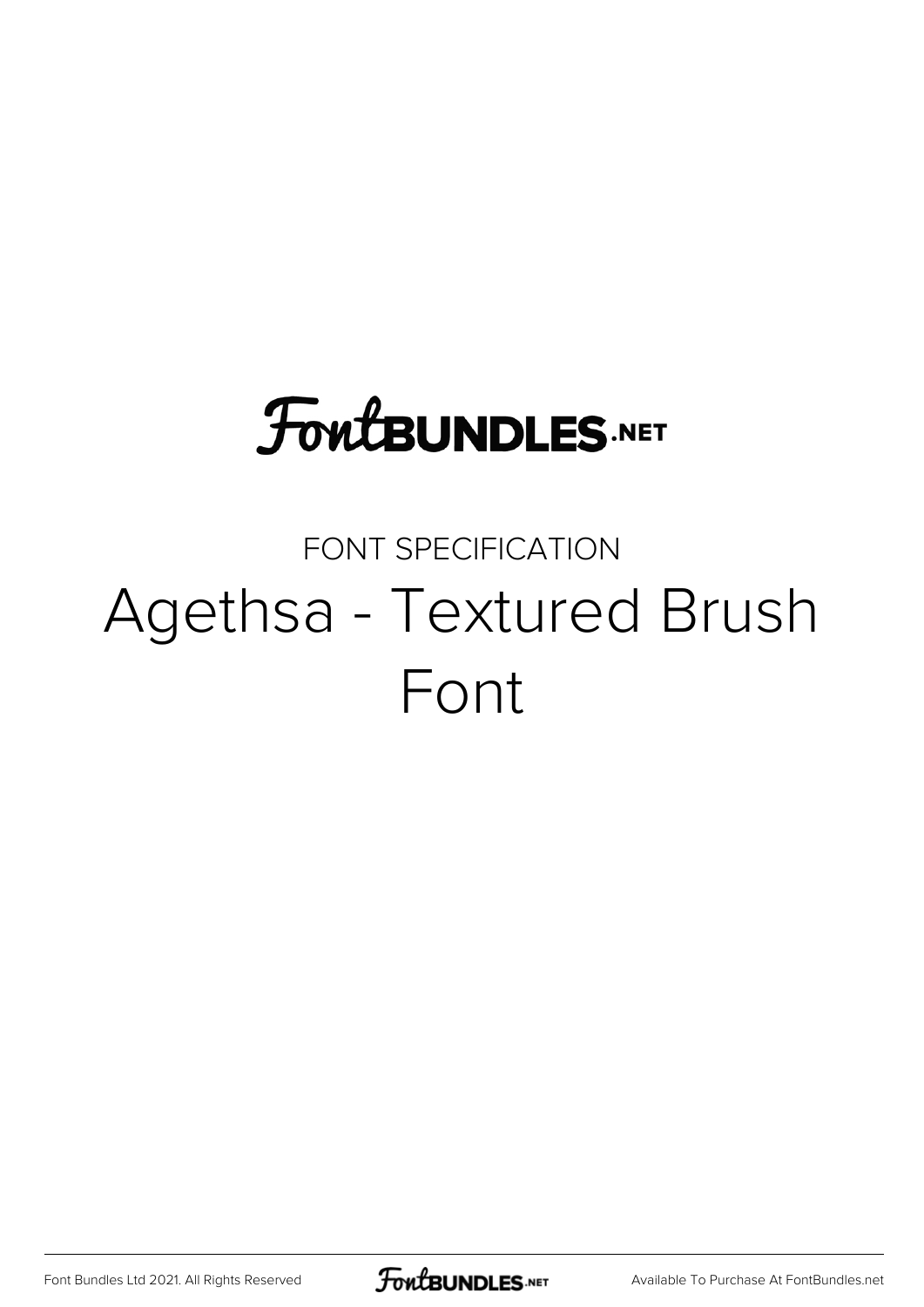#### Agethsa - Regular

**Uppercase Characters** 

## ABCDEFGHIJKLMNOPQ RSTUVWXYZ

Lowercase Characters

abodefghijklmnopgregtuvwx  $yz$ 

**Numbers** 

### 0123456789

**Punctuation and Symbols** 

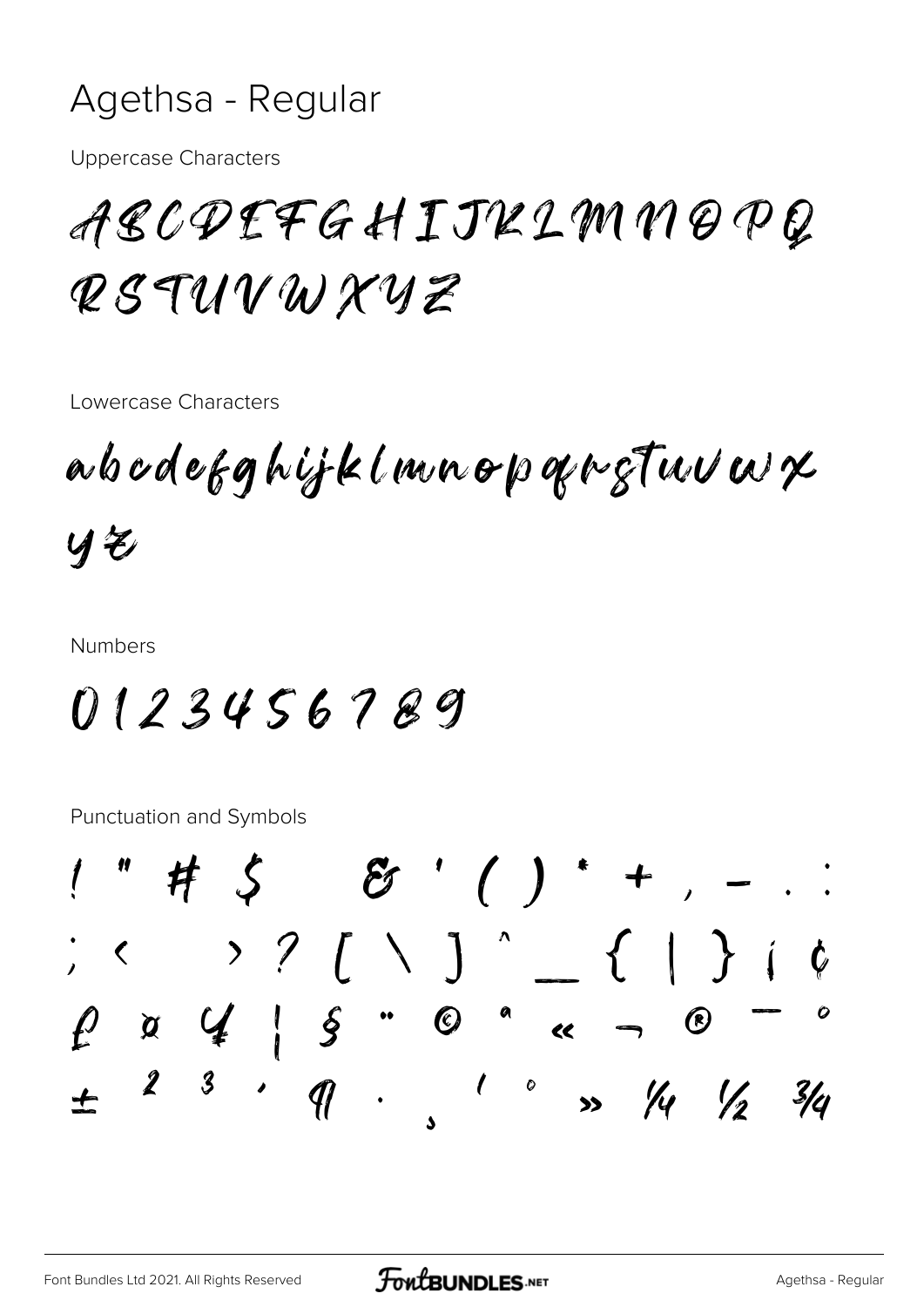All Other Glyphs

À Á Â Ã Ä Å Æ Ç È É Ê Ë Ì Í Î Ï Ð Ñ Ò Ó Ô Õ Ö × Ø Ù Ú Û Ü Ý à á â ã ä å æ ç è é ê ë ì í î  $\ddot{\nu}$   $\ddot{\alpha}$   $\dot{\alpha}$   $\dot{\alpha}$   $\dot{\alpha}$   $\ddot{\alpha}$   $\ddot{\alpha}$   $\ddot{\alpha}$   $\ddot{\alpha}$   $\ddot{\alpha}$   $\ddot{\alpha}$   $\ddot{\alpha}$   $\ddot{\alpha}$